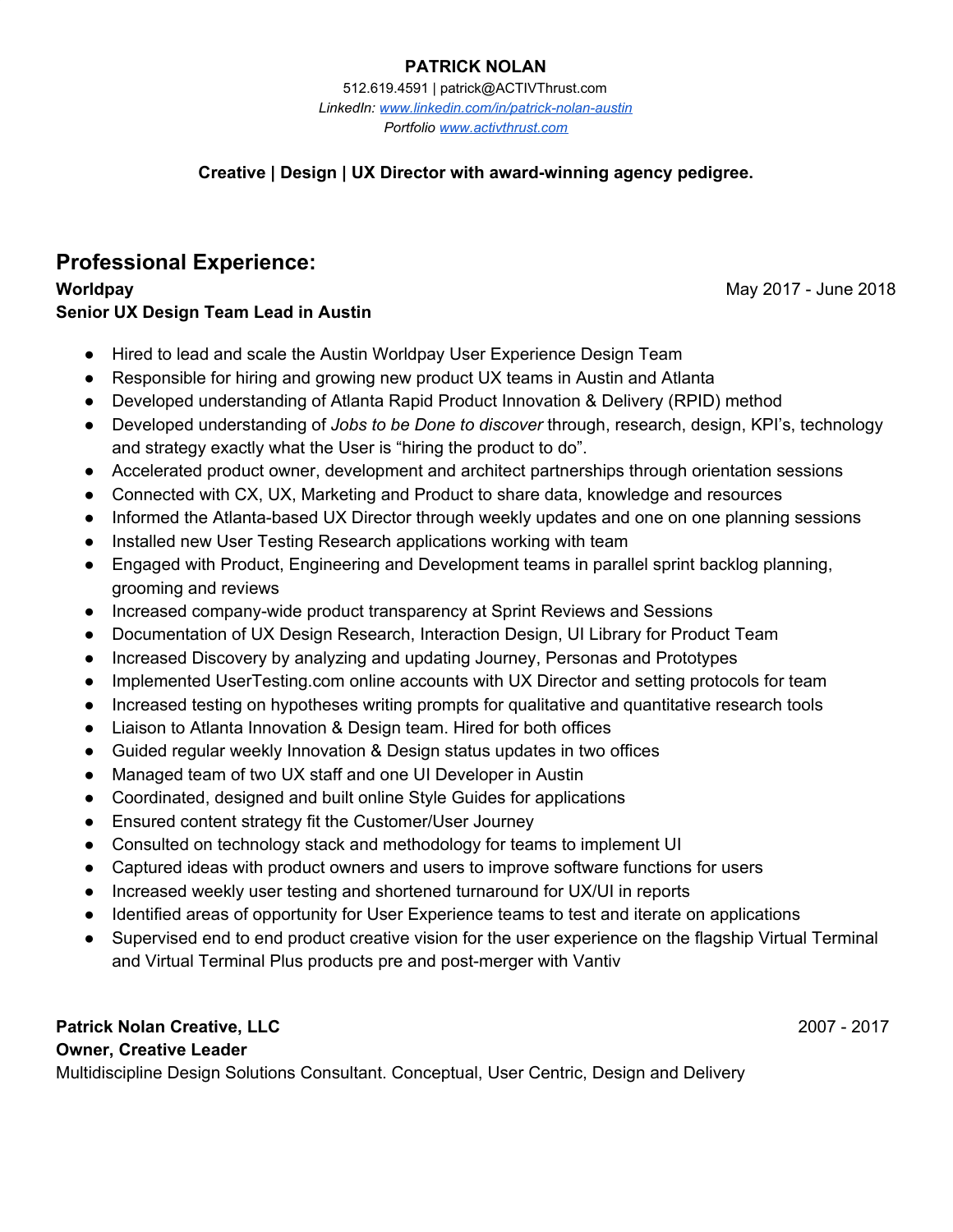#### **Dell Financial Services** 2015 - 2017 **User Experience Design Lead (Engineer)**

- Facilitated positive global team partnerships in User Experience, Technical and Business leads
- Advocated for enterprise IT lease users through discovery, process flows, wireframes and prototypes
- Conducted interviews with stakeholders, developers and business team
- Analyzed Requirements and Flows and created wireframe solutions
- United business and development team by interpreting needs and capabilities
- Informed global teams on current design interaction library options
- Proposed new functionality to design library governance team

# **A3 Online** 2014 - 2015

### **Experience Design Director**

- Guided user experience design on B2B websites
- Developed consumer copy for tech products
- Directly worked with clients to assess project strategy & creative needs
- Developed UI, design, headlines and assisted on strategy as needed

### **Dell.com Global Content** 2014 - 2014 **Public Large Enterprise and SMB, Team UX Lead Designer**

- Iterated on Dell.com with stakeholders to improve user journeys and speed purchases
- Reduced page count 17:1 by information structure through design pattern alignment
- Delivered CMS and Design Pattern brand compliant mockups
- Briefed leadership through weekly reviews for transparency

#### **Dell Healthcare IT Microsite** 2011 - 2013 **Director: Full Service End-to-End Creative**

- Discovered key product needs and communication requirements
- Developed healthcare IT architecture, flows, prototypes, presentations
- Scoped and budgeted projects, timelines, reviews and vendor sources
- Hands on creation of hi-fi mockups and healthcare copy
- Creative and technical direction
- Developed analytics schema to mesh with Dell's marketing systems
- Saved Dell over \$250,000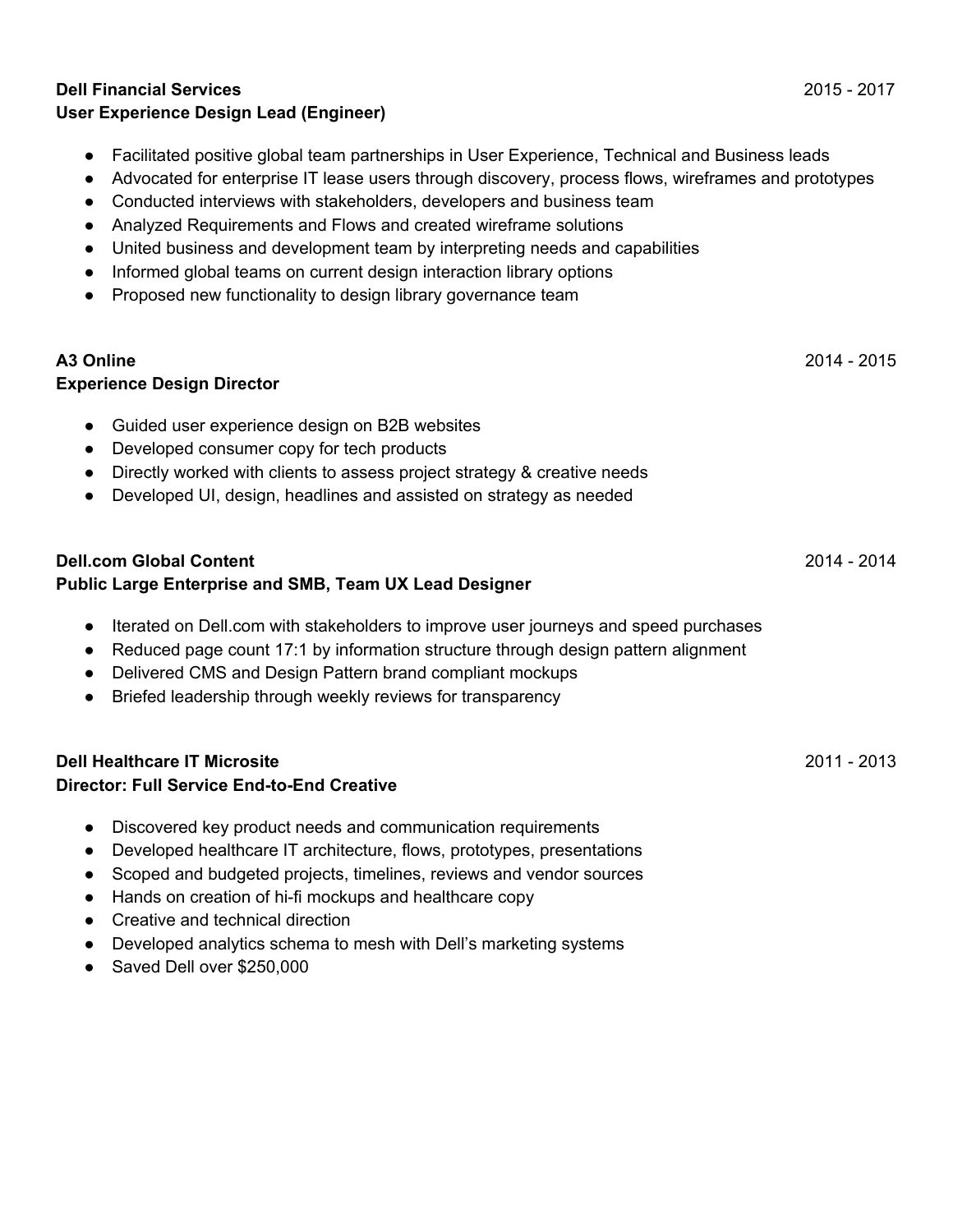| Creation of global scale marketing creative for Dell campaigns<br>$\bullet$<br>Mobile product concepts<br>$\bullet$<br>Complete global creative direction concepts for photography, guides choosing fashion,<br>$\bullet$<br>set design, photoshoot art direction, digital and print using cultural insights<br>$\bullet$                                                           |               |
|-------------------------------------------------------------------------------------------------------------------------------------------------------------------------------------------------------------------------------------------------------------------------------------------------------------------------------------------------------------------------------------|---------------|
| frog design<br><b>Visual Designer</b><br><b>Disney World Personal Experience Portal</b>                                                                                                                                                                                                                                                                                             | 2010 - 2011   |
| Contributed designs for participatory research, mood boards, flows, and more<br>$\bullet$<br>Part of the integration of global Reservation and Ride Management systems<br>$\bullet$<br>Envisioned experience-based selection tools to create an Imagineered application<br>$\bullet$<br>Designed a mobile guide to integrate online choices in a mobile guide platform<br>$\bullet$ |               |
| <b>Blue Interactive, Singapore</b><br><b>Creative Director WPP Global</b>                                                                                                                                                                                                                                                                                                           | $2010 - 2011$ |
| Brainstormed ideas with CD in Singapore to teach WPP employees SEO concepts<br>$\bullet$<br>Designed and illustrated characters that were animated by motion artists<br>$\bullet$<br>Wrote copy for the character script working with the Global Creative Director<br>$\bullet$                                                                                                     |               |
| <b>Appiction</b><br><b>Visual Designer, ShockTrainer Application</b>                                                                                                                                                                                                                                                                                                                | 2010 - 2010   |
| Mobile device design for iPhone<br>$\bullet$<br>Visual design of UI delivered as hi fidelity prototypes<br>$\bullet$<br>Illustrations used in the application<br>$\bullet$                                                                                                                                                                                                          |               |
| <b>Simply Interactive</b><br>CD, American Heart, Glaxo Smith Kline, DaVita                                                                                                                                                                                                                                                                                                          | $2010 - 2010$ |
| Concepted mobile and web designs for clients<br>Built consensus for direction through mood boards and live presentations                                                                                                                                                                                                                                                            |               |
| <b>Phelps Group -</b><br>CD, Panasonic Hospitality campaign                                                                                                                                                                                                                                                                                                                         | 2010 - 2010   |
| Consulted in Los Angeles agency again for their campaign and client presentation                                                                                                                                                                                                                                                                                                    |               |

### **AdPeople** 2012 - 2013 **Senior Art Director - Global Product Launch**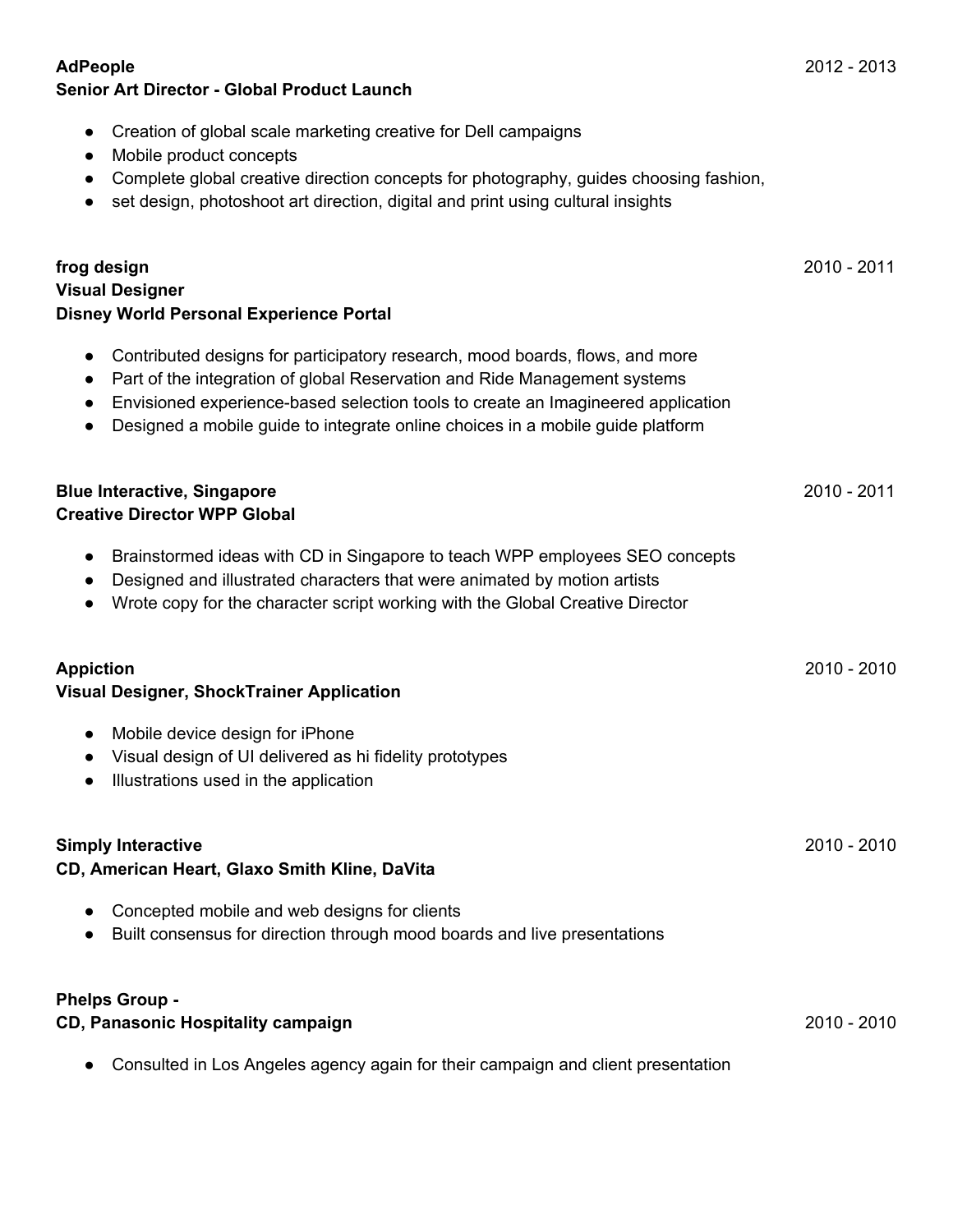| <b>The Nobelity Project</b><br>Web Designer AD/IA/Designer for .org and .ed websites                                                                                                                                                                                                   | 2007 - 2009      |
|----------------------------------------------------------------------------------------------------------------------------------------------------------------------------------------------------------------------------------------------------------------------------------------|------------------|
| Website design and film promotion and fundraising application<br>$\bullet$<br>Supported some pro bono efforts to build in charity fundraising tools                                                                                                                                    |                  |
| <b>WPP</b><br>Digital Art Director: First Dell global integrated campaign                                                                                                                                                                                                              | 2008             |
| Joined a large team to create Dell's first global scale campaign<br>Designed a mobile app experience to provide instant access to Dell technology<br>$\bullet$                                                                                                                         |                  |
| <b>McCann-Erickson</b><br>Art Director GiantEagle Pitch (Pittsburgh, PA)                                                                                                                                                                                                               | <b>June 2008</b> |
| Joined Mc-E creative team remotely to provide visual design pitch concepts<br>$\bullet$                                                                                                                                                                                                |                  |
| <b>Phelps Group</b><br>CD, Tahiti Tourism Pitch (Santa Monica, CA)                                                                                                                                                                                                                     | April 2008       |
| Led a Los Angeles agency creative pitch against Wong Doody<br>$\bullet$<br>Worked with cross-functional teams to develop integrated campaign<br>Beat out WongDoody, one of America's most decorated creative agencies<br>Successfully defended 16 year account for agency<br>$\bullet$ |                  |
| <b>GSD&amp;M</b> Freelance<br>ACD Designer Air Force mobile project design                                                                                                                                                                                                             | March 2008       |
| Freelance assignment to design a mobile experiential vehicle design                                                                                                                                                                                                                    |                  |
| GSD&M                                                                                                                                                                                                                                                                                  | 1995 - 2007      |
| <b>Associate Creative Director - Integrated CD</b>                                                                                                                                                                                                                                     | 2006 - 2007      |
| Strategic and Hands On Digital lead to clients, C-Suite, Peers and Producers<br><b>Senior Designer/AD</b><br>$\bullet$                                                                                                                                                                 | $2000 - 2005$    |
| Lead Digital Creative Evangelist<br><b>Senior Designer</b><br>$\bullet$                                                                                                                                                                                                                | 1999 - 2000      |
| <b>Traditional and Digital Design</b><br><b>Designer</b>                                                                                                                                                                                                                               | 1997 - 1999      |
| Award-winning design of logos and more<br><b>Studio Group Head</b><br>Pitch & campaign Studio team management (20+)                                                                                                                                                                    | 1995 - 1997      |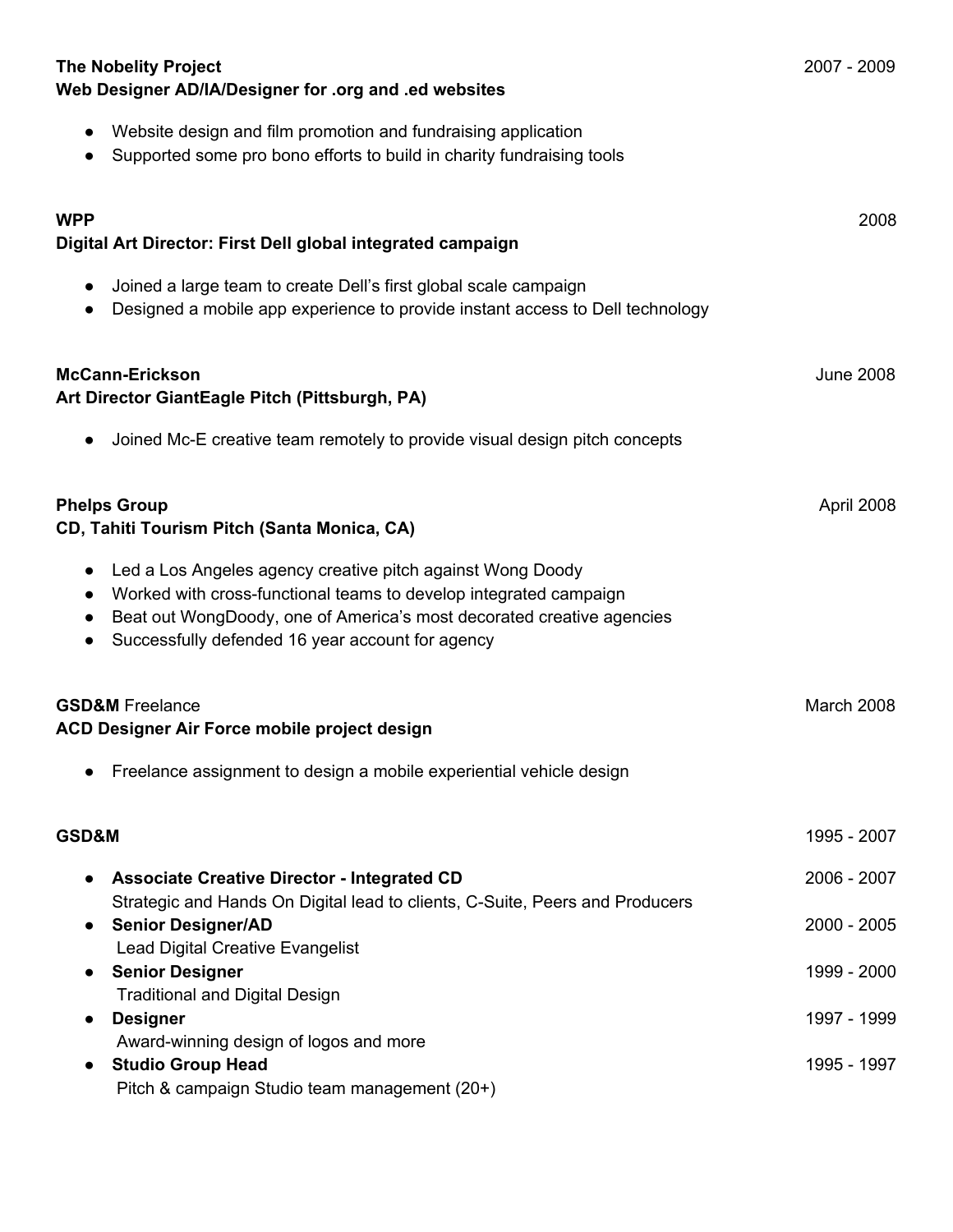# **EDUCATION**

University of Texas, Austin B.S. Advertising Art Direction 1992 Illustrator - University of Texas *Daily Texan*

San Antonio College Associate Applied Science in Advertising 1986 Advertising Manager - *Ranger Newspaper*

## **RECOGNITION**

NY Art Directors Club, Communication Arts Annual, Print, Graphis, Austin Addy's Interactive Best In Show, Addy Awards, Texas Interactive Media Awards

# **ACCOUNTS SERVICED**

U.S. Air Force BMW Brinker Charles Schwab Chili's Clinton Foundation DreamWorks Fannie Mae LBJ Foundation Lennox Macaroni Grill **Mastercard** 

# **SOFT SKILLS**

Leadership Nationally Awarded Relationship Builder Active Listener **Optimistic Consistent** Strong Empathy **Curiosity** Best Practices Critical Thinking Skills

# **HARD SKILLS**

Enterprise/global **Strategic** Information Architecture Digital Experience Design Thinking Journey Mapping Conceptual Creative Direction McCann-Erickson MGM Mirage Norwegian Cruise Lines On The Border Panasonic Pearle Vision Pennzoil Pebble Beach PGA Princess Cruises SBC/AT&T Sea World

Resolve issues **Intuitive** Innovative **Competitive** Communication Skills Integrity Coaching Team Builder **Collaborator Patient** 

Strategic Direction Prototyping User Research **Presentations** Product management UX design Analysis

Southwest Airlines Tahiti Tourism Texas Tourism The Steel Alliance The Ad Council United Health Group **Walmart** Walt Disney World World Market **Worldpay** WPP

**Proficient Sensitivity** Budget conscious **Entrepreneurial** Strategic Grit Mentor End to End

UI design Design artifacts Design Language Pattern Libraries Brand Style Guides Content Copywriting UX Copywriting